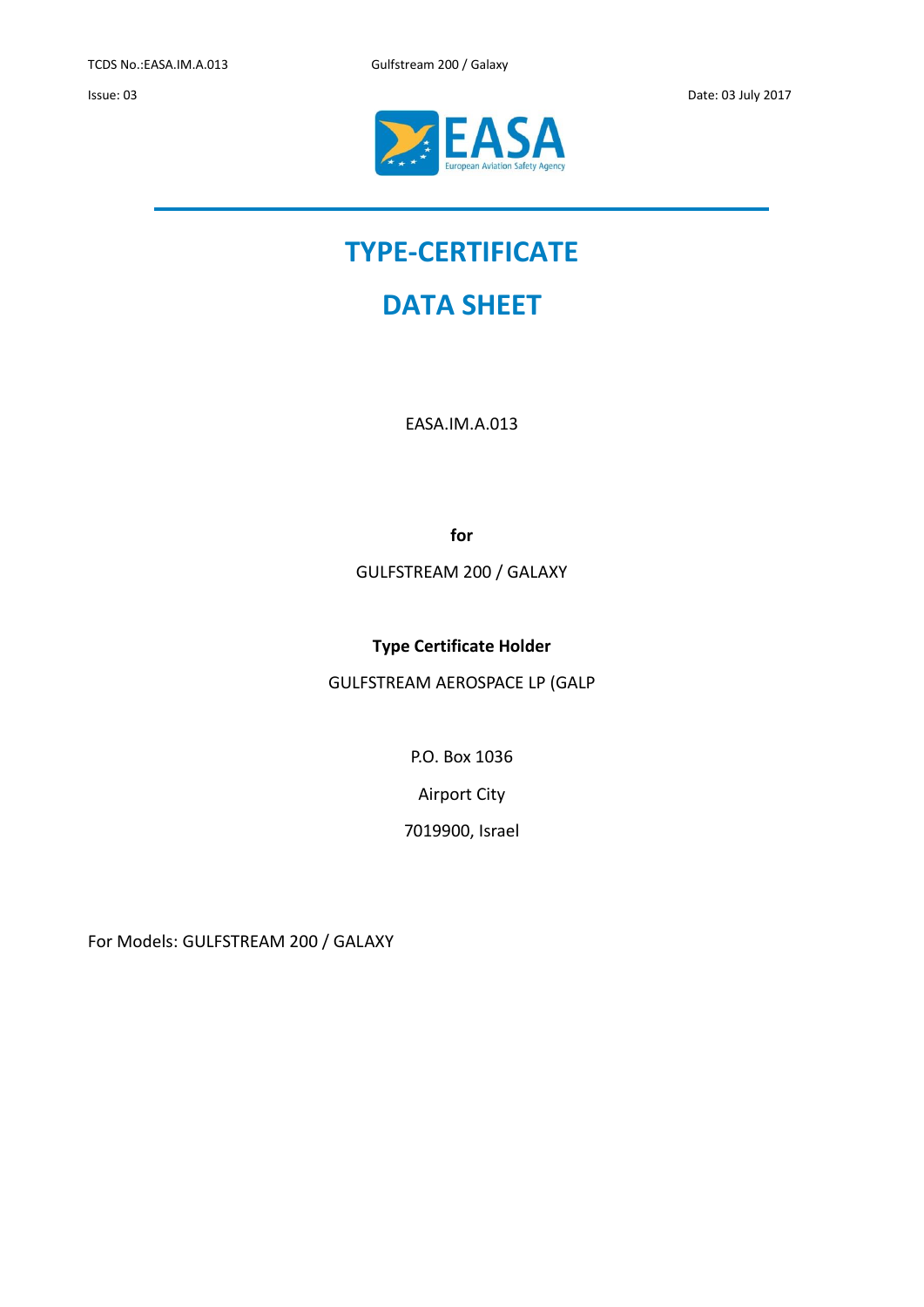# **TABLE OF CONTENT**

<span id="page-1-0"></span>

|                     | 1.      |  |
|---------------------|---------|--|
| Ш.                  | 1.      |  |
| 2.                  |         |  |
|                     |         |  |
|                     | 3.1     |  |
|                     | 4.1     |  |
|                     |         |  |
|                     | 4.2     |  |
|                     | 4.3     |  |
| 5.<br>6.            |         |  |
| 7.                  |         |  |
| 8.                  |         |  |
| 9.<br>Ш.            |         |  |
|                     | $1_{-}$ |  |
|                     | 1.1     |  |
|                     | 1.2     |  |
|                     | 1.3     |  |
|                     | 1.4     |  |
|                     | 1.5     |  |
|                     | 1.6     |  |
|                     | 1.7     |  |
|                     | 1.8     |  |
|                     | 1.9     |  |
|                     | 1.10    |  |
|                     | 1.11    |  |
|                     | 1.12    |  |
|                     | 1.13    |  |
|                     | 1.14    |  |
|                     | 1.15    |  |
| IV                  |         |  |
| 1<br>$\overline{2}$ |         |  |
| v.                  |         |  |
| V <sub>l</sub>      |         |  |
|                     |         |  |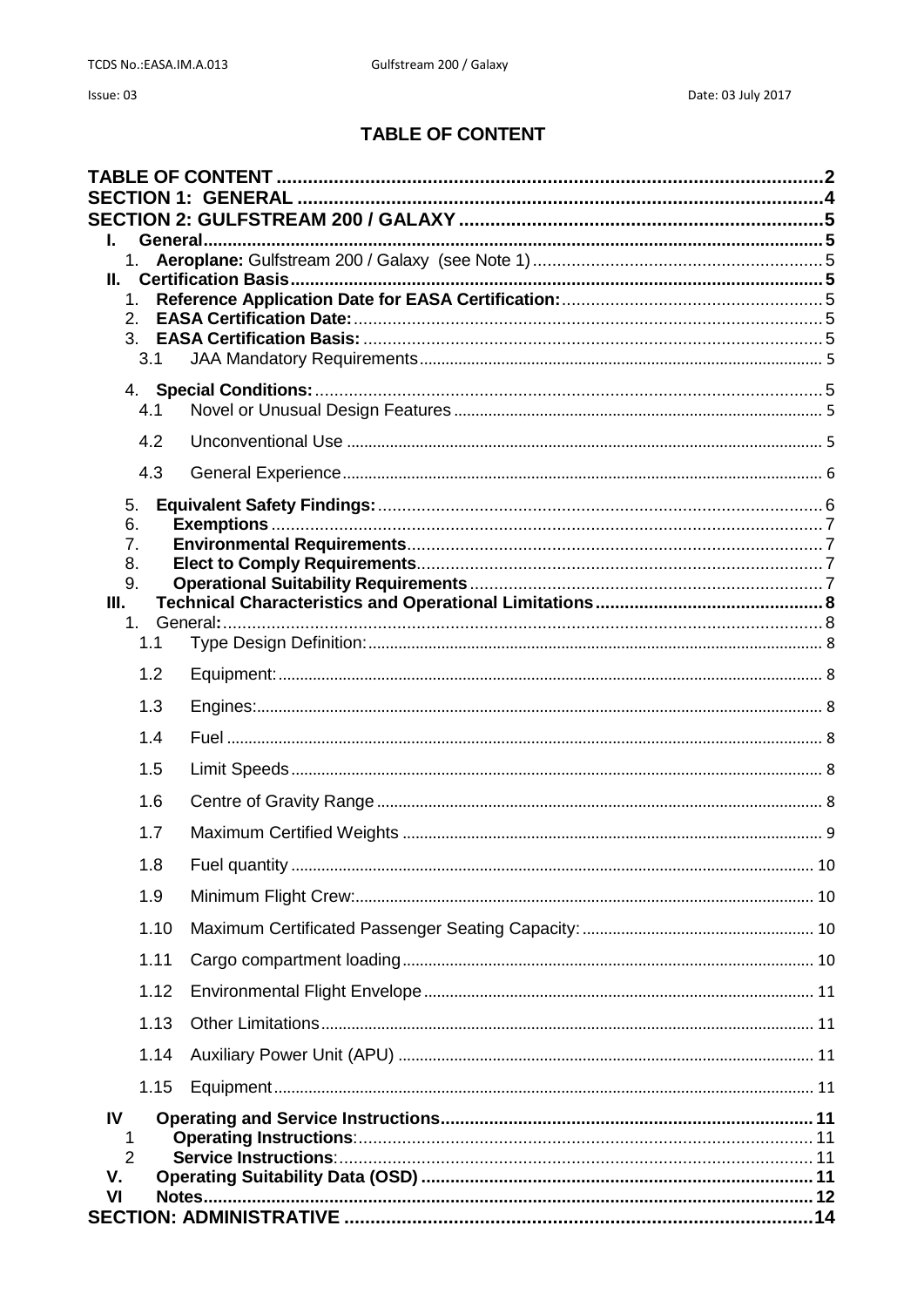Issue: 03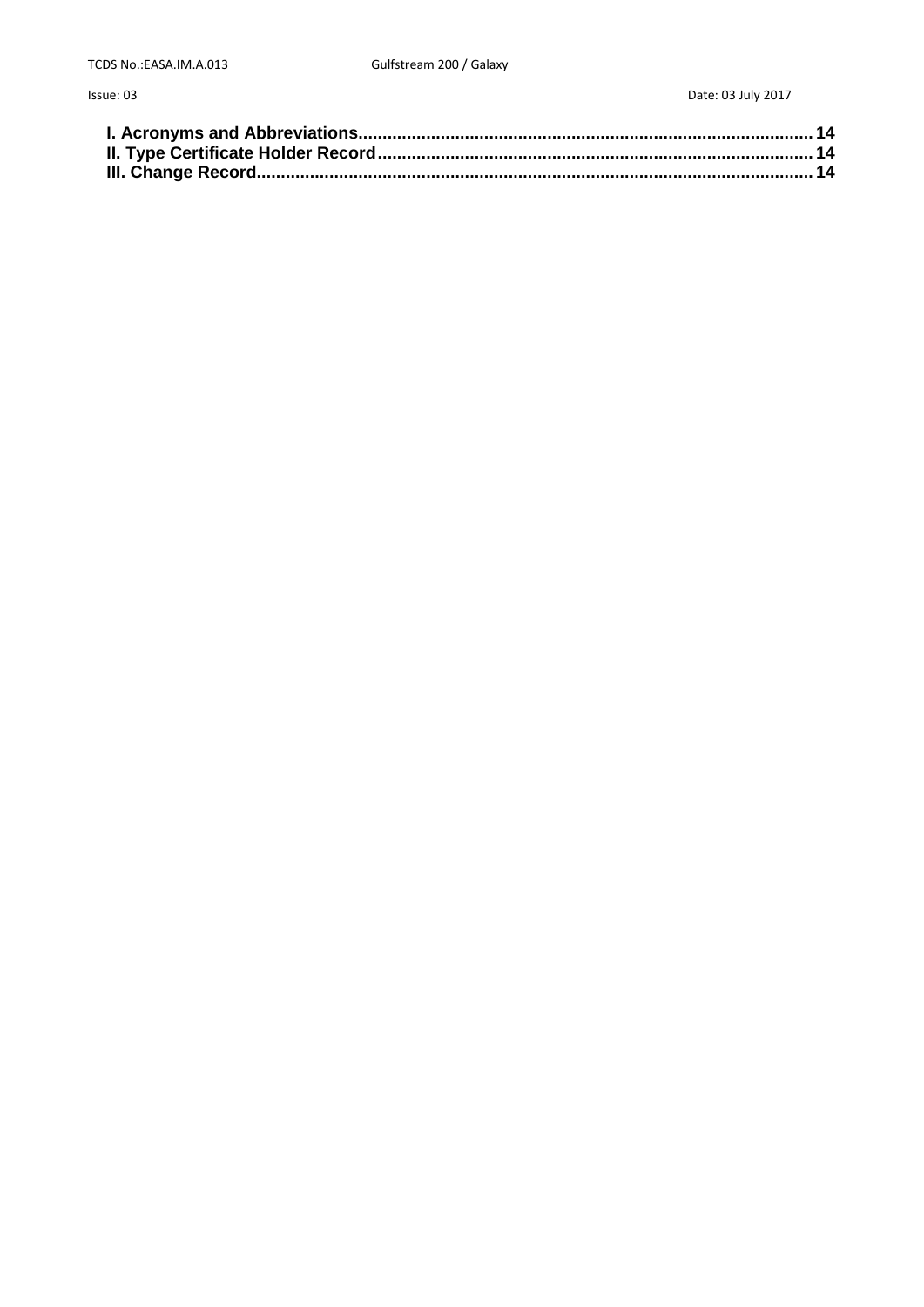#### <span id="page-3-0"></span>**SECTION 1: GENERAL**

| Data Sheet No:                 | <b>IM.A.013</b>  |
|--------------------------------|------------------|
| <b>Airworthiness Category:</b> | Large Aeroplanes |

- 3. **Performance Category:** See Operating rules
- 
- 

4. **Certifying Authority:** Civil Aviation Administration of Israel (CAAI )

5. **Type Certificate Holder**: **Gulfstream Aerospace LP (GALP)** P.O. Box 1036 Airport City 7019900, Israel

# 6. **Manufacturer:** up to S/N 151:

**Israel Aircraft Industries Ltd.** Commercial A/C Group Ben Gurion International Airport 70100, Israel

S/N 152 and later:

**Israel Aerospace Industries Ltd.** Commercial A/C Group Ben Gurion International Airport 70100, Israel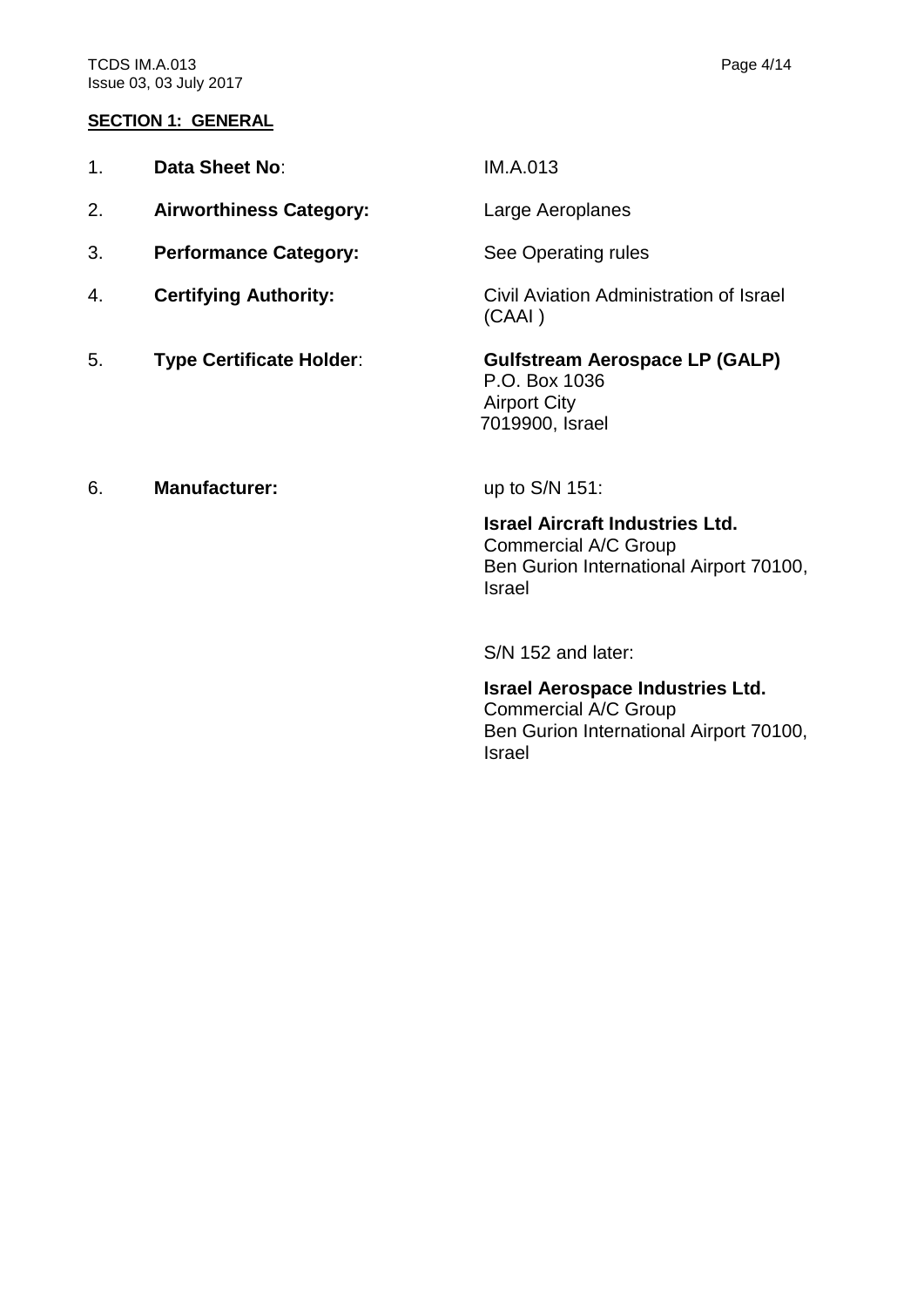## <span id="page-4-0"></span>**SECTION 2: GULFSTREAM 200 / GALAXY**

<span id="page-4-3"></span><span id="page-4-2"></span><span id="page-4-1"></span>

|                | General                                                             |                                         |
|----------------|---------------------------------------------------------------------|-----------------------------------------|
| 1.             | Aeroplane:                                                          | Gulfstream 200 / Galaxy<br>(see Note 1) |
| Ш.             | <b>Certification Basis</b>                                          |                                         |
| 1 <sub>1</sub> | <b>Reference Application Date for EASA</b><br><b>Certification:</b> | Dec 15, 1993                            |
| 2.             | <b>EASA Certification Date:</b>                                     | 3rd September 2004                      |

- <span id="page-4-6"></span><span id="page-4-5"></span><span id="page-4-4"></span>3. **EASA Certification Basis:**
- <span id="page-4-7"></span>3.1 JAA Mandatory Requirements
- 3.1.1 Applicable JAR Requirements at the Reference Date December 15, 1993

JAR-25, Change 13, effective 5.10.89 Amendment 90/1 issued 11.5.90 Amendment 91/1 issued 12.5.91 Amendment 93/1 issued 8.3.93 ICAO Annex 16 Vol 1 - 3<sup>rd</sup> edition, July 1993 on aircraft noise ICAO Annex 16 Vol 2 - 2<sup>nd</sup> edition, July 1993 engine emissions

#### <span id="page-4-8"></span>4. **Special Conditions:**

Issued in accordance with Paragraph 16 of JAR-21

The following Special Conditions as defined by JAA Interim Policies were identified as part of EASA's Type Certification Basis of the Gulfstream Aerospace GULFSTREAM 200 / GALAXY Corporate Jet.

<span id="page-4-9"></span>4.1 Novel or Unusual Design Features

CRI C-04 Interaction of Systems and Structure

<span id="page-4-10"></span>4.2 Unconventional Use

CRI D-06 Operation up to 45.000 ft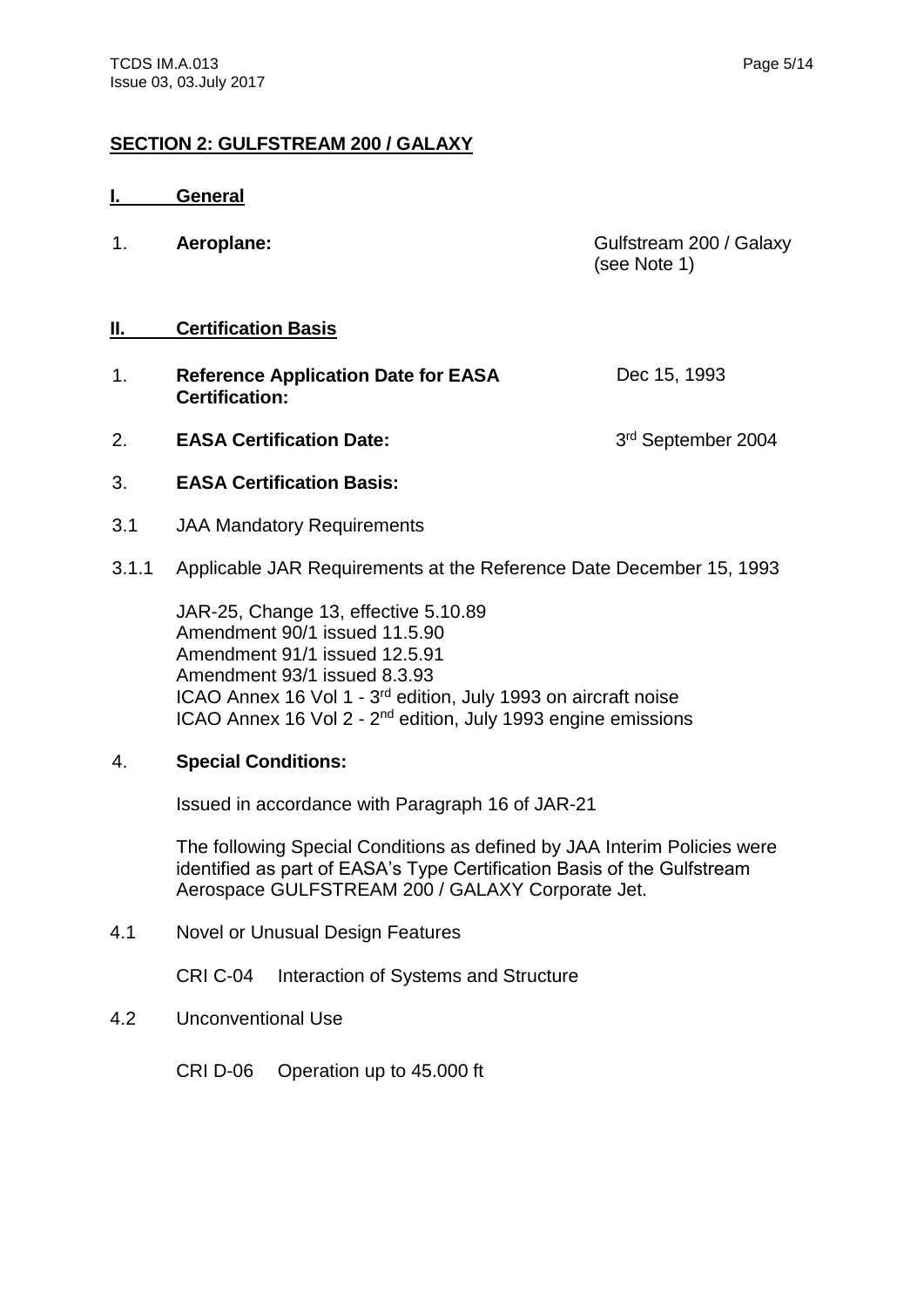#### <span id="page-5-0"></span>4.3 General Experience

| <b>CRI B-01</b> | Accelerate-stop Distances and Related<br><b>Performance Matters</b>      | JAR 1.1, 1.2 and JAR 25.101, 105, 109,<br>113, 115, 735, 25X1591 |
|-----------------|--------------------------------------------------------------------------|------------------------------------------------------------------|
| <b>CRI B-02</b> | Performance information for Take-off from<br><b>Contaminated Runways</b> | JAR 25X1591 and AMJ 25X1591                                      |
| <b>CRI B-04</b> | Stall and Stall Warning Speeds and<br>Manoeuvre Capability               | JAR 25.103, 107, 119, 125, 143 and 207                           |
| <b>CRI C-02</b> | <b>Yawing Manoeuvring Conditions Special</b><br>Condition                | JAR 25.351(a)                                                    |
| CRID-04         | Worn Brakes<br>Special Condition JAA / G200                              | JAR 25.735                                                       |
| <b>CRI E-03</b> | Cowling and Nacelle Skin                                                 | JAR 25.1193                                                      |
| <b>CRIF-06</b>  | Protection from the effects of HIRF                                      | JAR-25.1431                                                      |
| <b>CRIF-07</b>  | <b>Lightning Protection - Direct Effects</b>                             | JAR 25X899, INT/POL/25/3 Issue 1                                 |
| <b>CRIF-08</b>  | <b>Lightning Protection - Indirect Effects</b>                           | JAR 25.581, 25X89925.954, 25.1309<br>INT/POL/25/4 Issue 2        |

#### <span id="page-5-1"></span>5. **Equivalent Safety Findings:**

5.1 Equivalent Safety Findings requested and concurred with in accordance with Paragraph 21 of JAR-21.

| <b>CRI C-05</b> | Flutter, Deformation and Fail Safe                           | JAR 25.629           |
|-----------------|--------------------------------------------------------------|----------------------|
|                 | Criteria                                                     |                      |
| <b>CRI D-07</b> | Single Place Sidefacing Seat/ Sidefacing JAR 25.562 / 25.785 |                      |
|                 | Divans                                                       |                      |
| <b>CRI D-10</b> | <b>Retracting Mechanism</b>                                  | JAR-25.729 (e)       |
| <b>CRI D-11</b> | Retracting Mechanism, Landing Gear                           | JAR-25.729 (e)(7)    |
|                 | Position Indicator                                           |                      |
| <b>CRI D-12</b> | <b>Brake Overheat</b>                                        | JAR-25.729 (f)       |
| <b>CRI D-13</b> | Brakes, Akku Indication                                      | JAR-25.735 (i)       |
| <b>CRI D-14</b> | Cockpit Indication System Press.                             | JAR-25.1436 (b) (2)  |
| <b>CRI E-01</b> | <b>APU Instrumentation</b>                                   | JAR 25.1305, 25.1501 |
|                 |                                                              |                      |

CAAI/FAA Issue Papers (*see CAAI /FAA ESFs)*

```
FAA IP P-1 Turbine Engine Tail Pipe Fire Detection JAR 25.1203 (a)
```
## 5.2 Additional Technical Conditions (ATCs)

ATCs are covered in GALP document 4AS000/041097, EASA certification compliance report addressing ATCs and SRDs.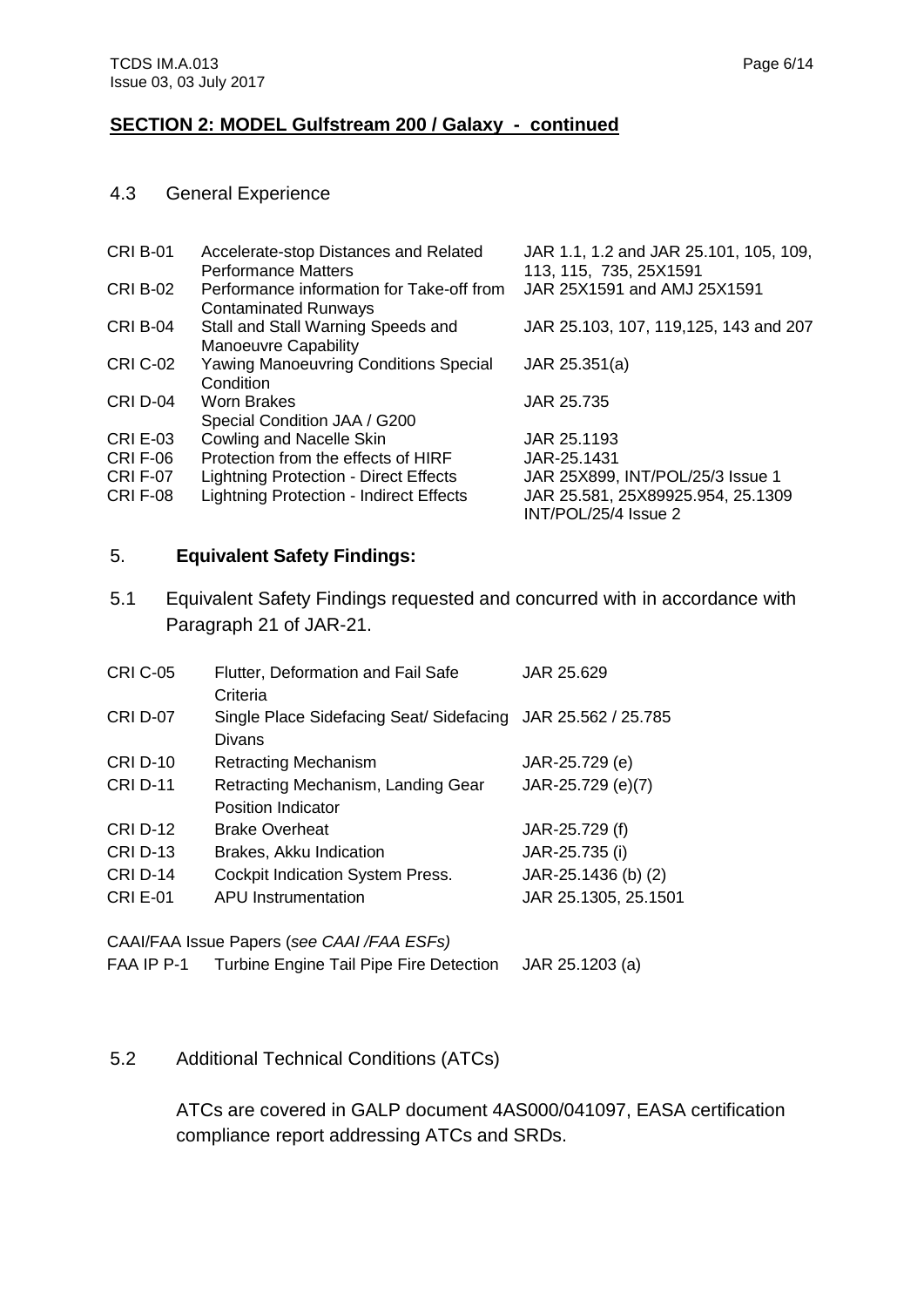#### <span id="page-6-0"></span>6. **Exemptions**

CRI D-07 Single Place Sidefacing Seat/ Sidefacing Divans JAR 25.562 / 25.785

# <span id="page-6-1"></span>7. **Environmental Requirements**

Application of ICAO Annex 16, Volume I, Third Edition – July 1993 on Aircraft Noise (Chapter 3 for Subsonic Jet Aeroplanes and Chapter 9 for the APU) and ICAO Annex 16, Volume II, Second Edition – July 1993 on Aircraft Engine Emissions (Part II for Vented Fuel and Part III for Emissions Certification) is considered as an Acceptable Means of Compliance on an Elect to Comply Basis for the Certification of GULFSTREAM 200 / GALAXY if not otherwise specified by a Member State as shown in JAA Administrative and Guidance Material, Section 3/Part4/Chapter 10 or otherwise defined by the responsible Authority.

# <span id="page-6-2"></span>8. **Elect to Comply Requirements**

The following requirements have effectivity dates later than the Reference Date but Gulfstream Aerospace LP has requested to have them included in the JAA Type Certification Basis:

JAR-25, Change 14, effective 27 May 1994

# <span id="page-6-3"></span>9. **Operational Suitability Requirements**

## **9.1 Flight Crew Data**

Certification Specifications for Operational Suitability Data (OSD) Flight Crew Data – CS-FCD, Initial Issue (dated 31 January 2014)

## **9.2 MMEL**

Certification basis as recorded in CRI A-MMEL is JAR-MMEL/MEL Amendment 1, Section 1, Subpart A and B.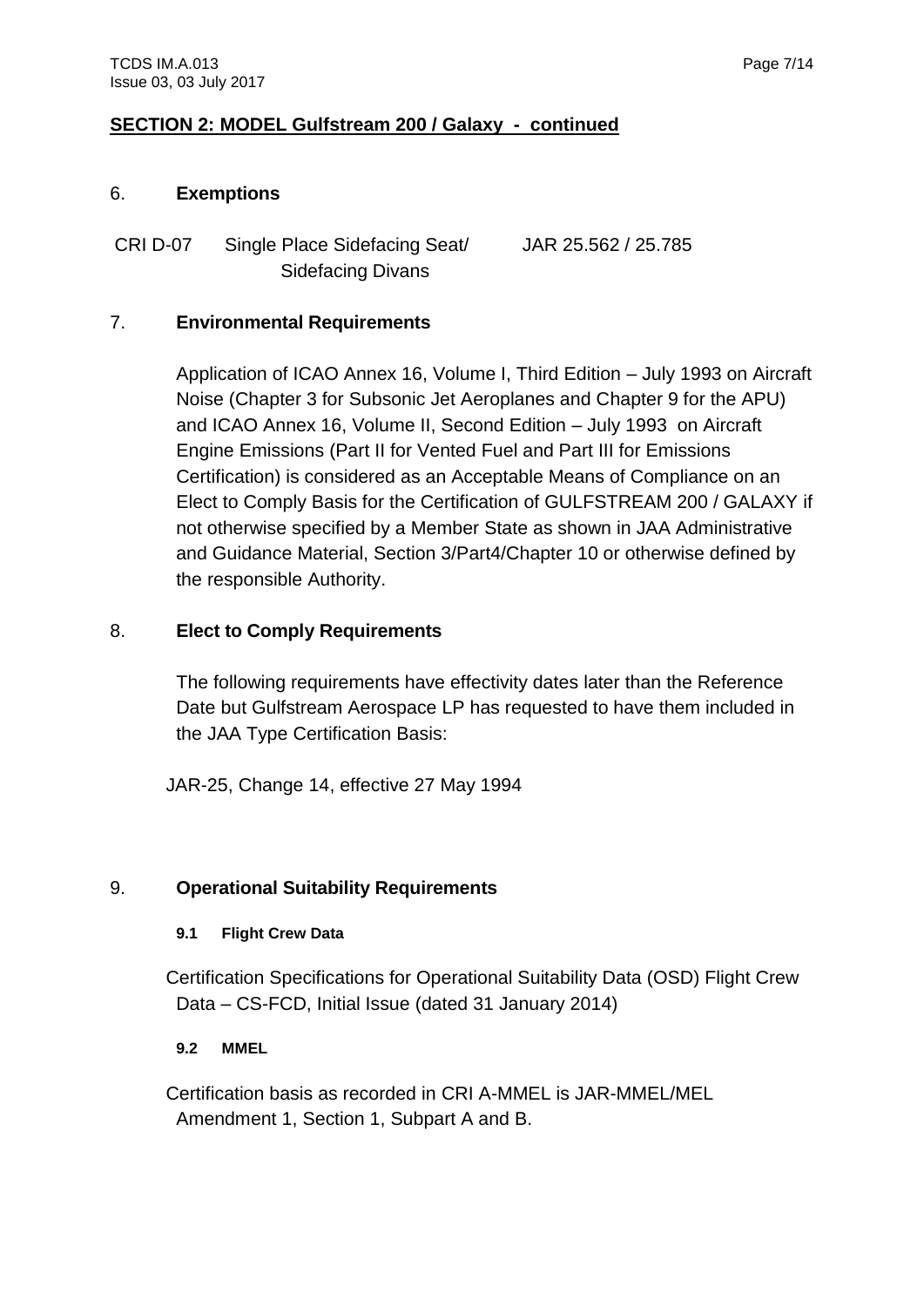#### <span id="page-7-0"></span>**III. Technical Characteristics and Operational Limitations**

<span id="page-7-1"></span>1. General**:**

The GULFSTREAM 200 / GALAXY is a corporate long range jet, with a swept high speed wing, conventional empennage and a MTOW of 16.080 kg (35.450 lbs) (with MOD 7166), respectively MTOW of 16.170 kg (35650 lbs) with additional MOD G2-10082. The Maximum Certificated Passenger Seating Configuration is 19 passengers, the Maximum Operating Altitude 45.000 ft. The aircraft is powered by two Pratt & Whitney PW 306A engines.

<span id="page-7-2"></span>1.1 Type Design Definition:

Build Standard Definition Document 4AS000/040650, Revision 1, 2004

<span id="page-7-3"></span>1.2 Equipment:

Master Equipment List Report 4ASO36/980439 (see Note x2)

<span id="page-7-4"></span>1.3 Engines:

Two PW 306A, refer to EASA Data sheet No.: EASA.IM.E.051

1.3.1 Engine Limits:

Static thrust at sea level: lbs

- Take-off (5 minutes) (with and without APR) 6040
- Maximum continuous 6040

Fluids: (Fuel, oil, additives) see maintenance manual for approved fluids. Other engine limitations: See the relevant Engine Type Certificate Data Sheet.

<span id="page-7-5"></span>1.4 Fuel

Conforming to Pratt & Whitney company specifications CPW 204, refer to the limitations section of the EASA approved Aeroplane Flight Manual.

<span id="page-7-6"></span>1.5 Limit Speeds

Refer to EASA approved Airplane Flight Manual.

<span id="page-7-7"></span>1.6 Centre of Gravity Range

Refer to EASA approved Airplane Flight Manual.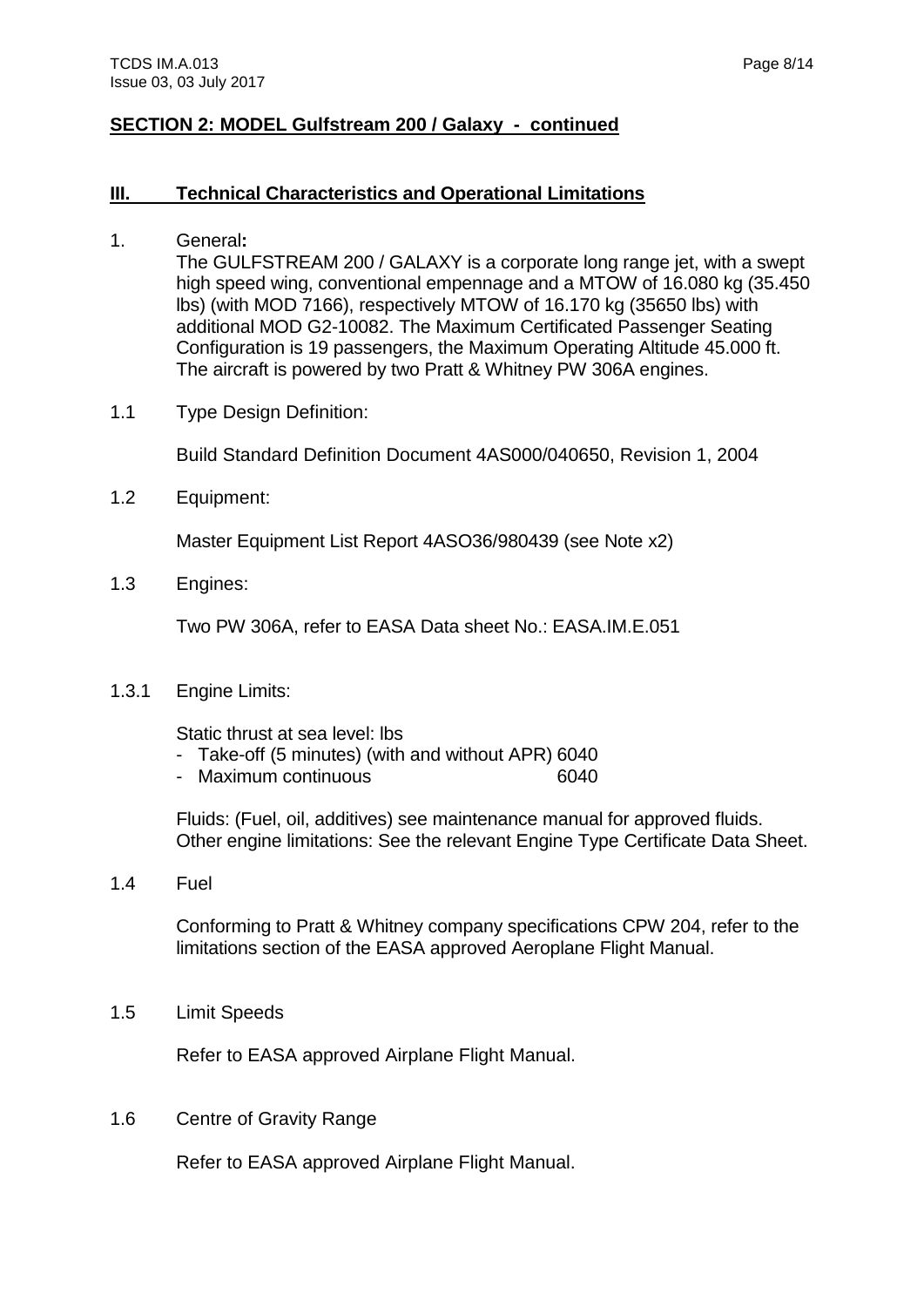# <span id="page-8-0"></span>1.7 Maximum Certified Weights

MOD 7166 and MOD G2-10082 incorporated:

| RAMP GROSS WEIGHT | 16.239 kg (35.800 lbs) |
|-------------------|------------------------|
| MTOW:             | 16.171 kg (35.650 lbs) |
| MLW:              | 13.608 kg (30.000 lbs) |
| MZFW:             | 10.886 kg (24.000 lbs) |
|                   |                        |

MOD 7166 incorporated:

| RAMP GROSS WEIGHT | 16.148 kg (35.600 lbs) |
|-------------------|------------------------|
| MTOW:             | 16.080 kg (35.450 lbs) |
| MLW:              | 13.608 kg (30.000 lbs) |
| MZFW:             | 10.886 kg (24.000 lbs) |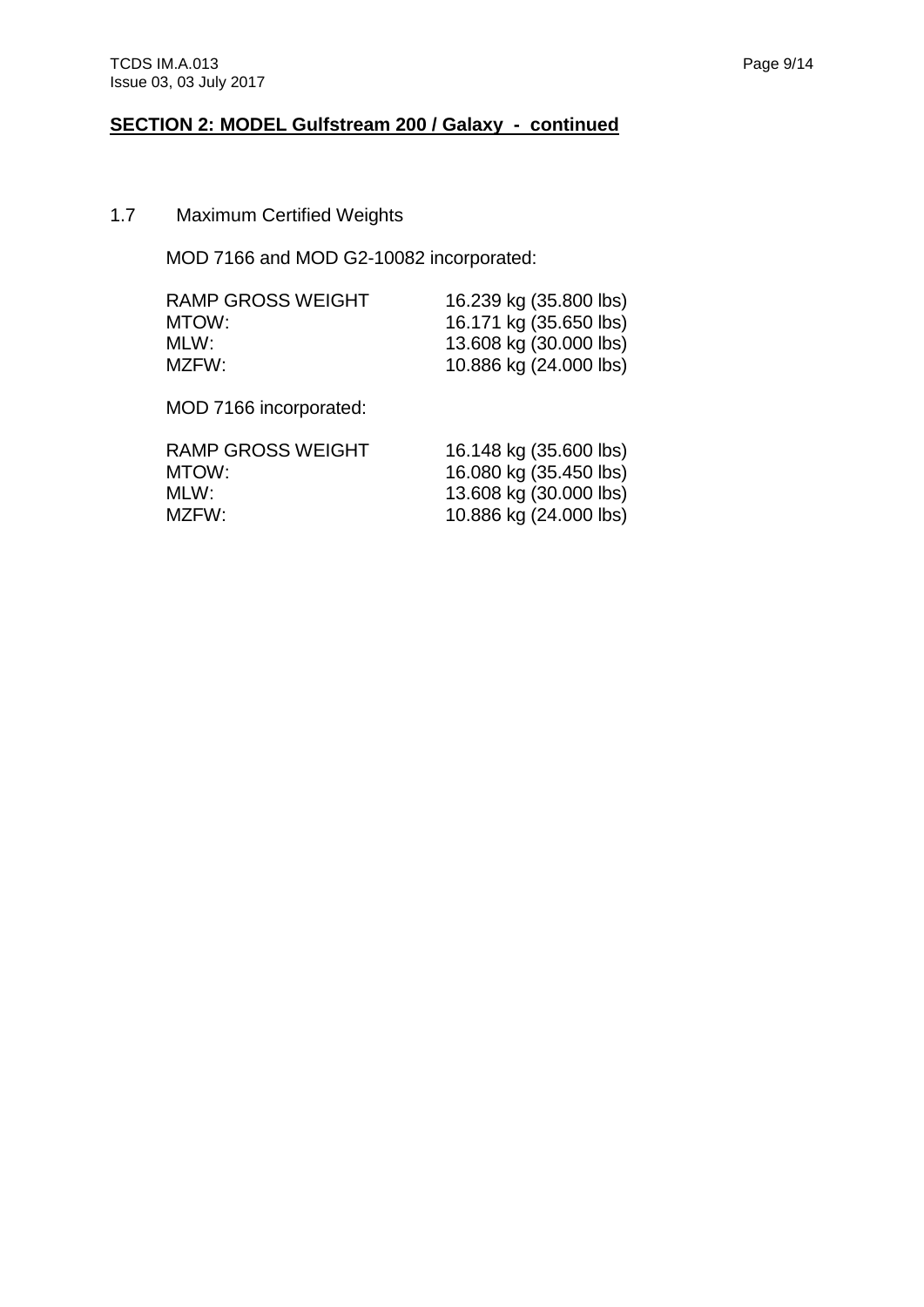#### <span id="page-9-0"></span>1.8 Fuel quantity

(Density: 0.8 kg/litre, 6.7 lbs per US Gallon)

|                                       | LН<br><b>WING</b><br><b>TANK</b> | <b>LH FEED</b><br><b>TANK</b> | <b>CENTER</b><br><b>TANK</b> | <b>FUSELAGE</b><br><b>TANK</b> | <b>FWD</b><br><b>TANK</b> | <b>RH</b><br><b>FEED</b><br><b>TANK</b> | <b>RH</b><br><b>WING</b><br><b>TANK</b> |
|---------------------------------------|----------------------------------|-------------------------------|------------------------------|--------------------------------|---------------------------|-----------------------------------------|-----------------------------------------|
| <b>Tank Capacity</b><br><b>LBS</b>    | 2362                             | 180                           | 2711                         | 5515                           | 1792                      | 180                                     | 2362                                    |
| (kg)                                  | (1071)                           | (82)                          | (1230)                       | (2501)                         | (813)                     | (82)                                    | (1071)                                  |
| <b>Tank Usable Fuel</b><br><b>LBS</b> | 2355                             | 168                           | 2666                         | 5515                           | 1789                      | 165                                     | 2355                                    |
| (kg)                                  | (1068)                           | (75)                          | (1209)                       | (2502                          | (811)                     | (75)                                    | (1068)                                  |
| Arm (Meters)                          | 10.87                            | 11.09                         | 10.11                        | 12.74                          | 8.33                      | 11.09                                   | 10.87                                   |
| Unusable Fuel<br><b>LBS</b>           | 7.1                              | 15.00                         | 45.0                         | 0.0                            | 3.0                       | 15.00                                   | 7.1                                     |
| (kg)                                  | (3.2)                            | (6.8)                         | (20.4)                       | (0.0)                          | (1.4)                     | (6.8)                                   | (3.2)                                   |
| Arm (Meters)                          | 10.50                            | 11.09                         | 10.28                        | 12.74                          | 8.57                      | 11.09                                   | 10.44                                   |

Total Usable Fuel (all tanks): 6808 kg (15010 lbs)

| Fuel System                                                                                             | Ibs          | (kg)        | <b>ARM</b><br>(Meters) |
|---------------------------------------------------------------------------------------------------------|--------------|-------------|------------------------|
| Unusable:<br>- drainable from tanks drain and lines<br>undrainable (trapped in tanks and lines)<br>- 10 | 70.8<br>21.4 | -32.1<br>97 | 10.54<br>10.40         |

<span id="page-9-1"></span>1.9 Minimum Flight Crew:

Two (2): One Pilot and One Co-pilot

<span id="page-9-2"></span>1.10 Maximum Certificated Passenger Seating Capacity:

The Aircraft is eligible for carriage of 19 passengers provided approved seating arrangement and related required passenger provisions are incorporated in accordance with the EASA Certification Basis (see Note 3).

<span id="page-9-3"></span>1.11 Cargo compartment loading

If Mod 7074 is implemented, the baggage compartment is not eligible for use.

Cargo Compartment loading must be accomplished in accordance with limitations as outlined in IAI Rep. 4AS031/960474/C, titled "Baggage compartment strength Substantiation"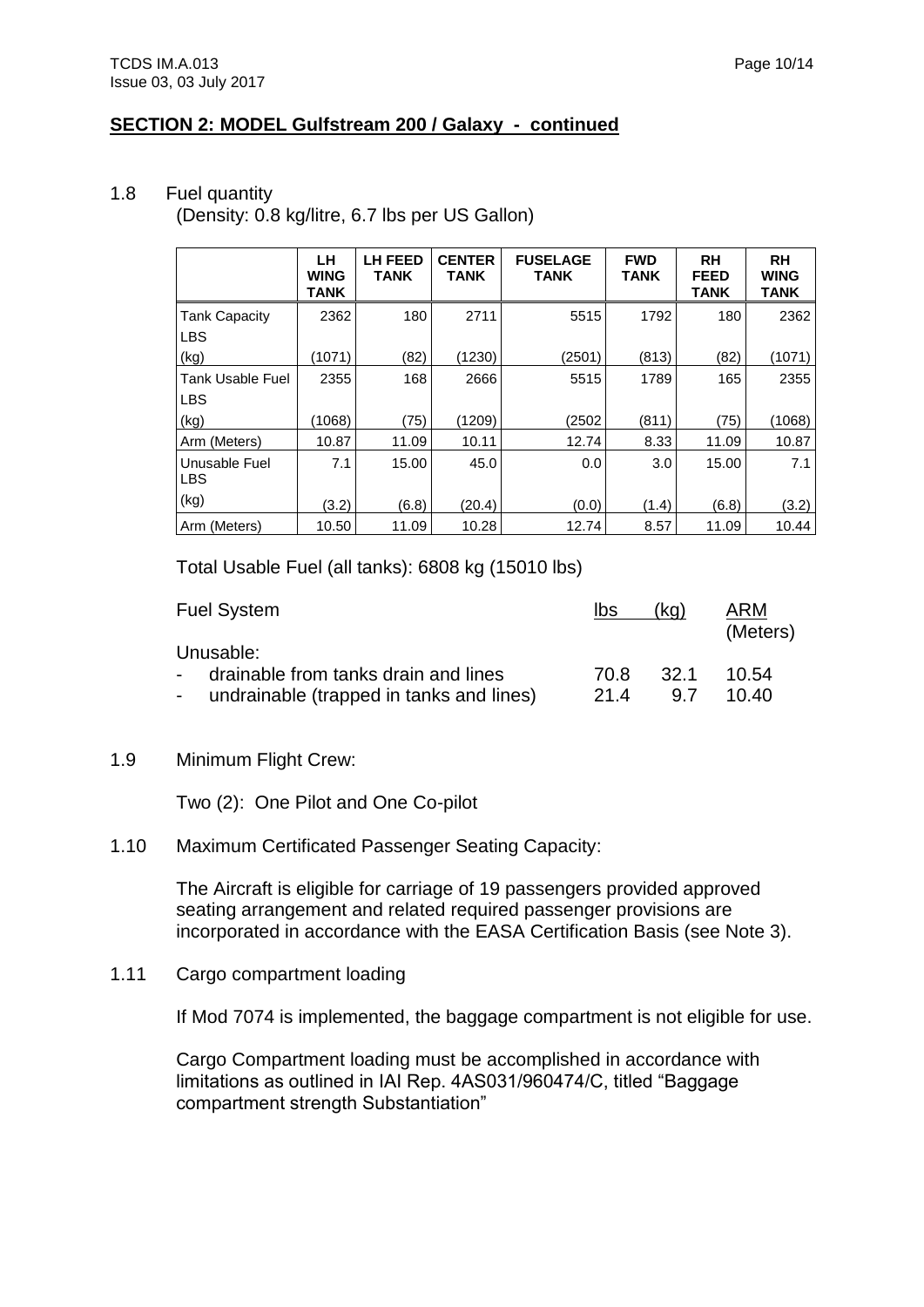<span id="page-10-0"></span>1.12 Environmental Flight Envelope

Refer to EASA approved Airplane Flight Manual.

<span id="page-10-1"></span>1.13 Other Limitations

Refer to EASA approved Airplane Flight Manual.

<span id="page-10-2"></span>1.14 Auxiliary Power Unit (APU)

One Allied Signal APU GTCP36-150 (IAI) Oils: refer to applicable approved Manuals

## <span id="page-10-3"></span>1.15 Equipment

The equipment required by the applicable requirements shall be installed.

## <span id="page-10-4"></span>**IV Operating and Service Instructions**

## <span id="page-10-5"></span>1 **Operating Instructions**:

Gulfstream 200 Airplane Flight Manual' marked G200-1001-1 Gulfstream 200 'Weight & Balance Section VIII of the G200 AFM

#### <span id="page-10-6"></span>2 **Service Instructions**:

Gulfstream 200 'Aircraft Maintenance Manual' marked G200-1001-6 Service Bulletins Maintenance Operations Letters Illustrated Parts Catalogue Wiring Diagram Manual

## <span id="page-10-7"></span>**V. Operating Suitability Data (OSD)**

The OSD elements listed below are approved by the European Aviation Safety Agency as per Commission Regulation (EU) 748/2012, as amended by Commission Regulation (EU) No 69/2014

**1. Master Minimum Equipment List**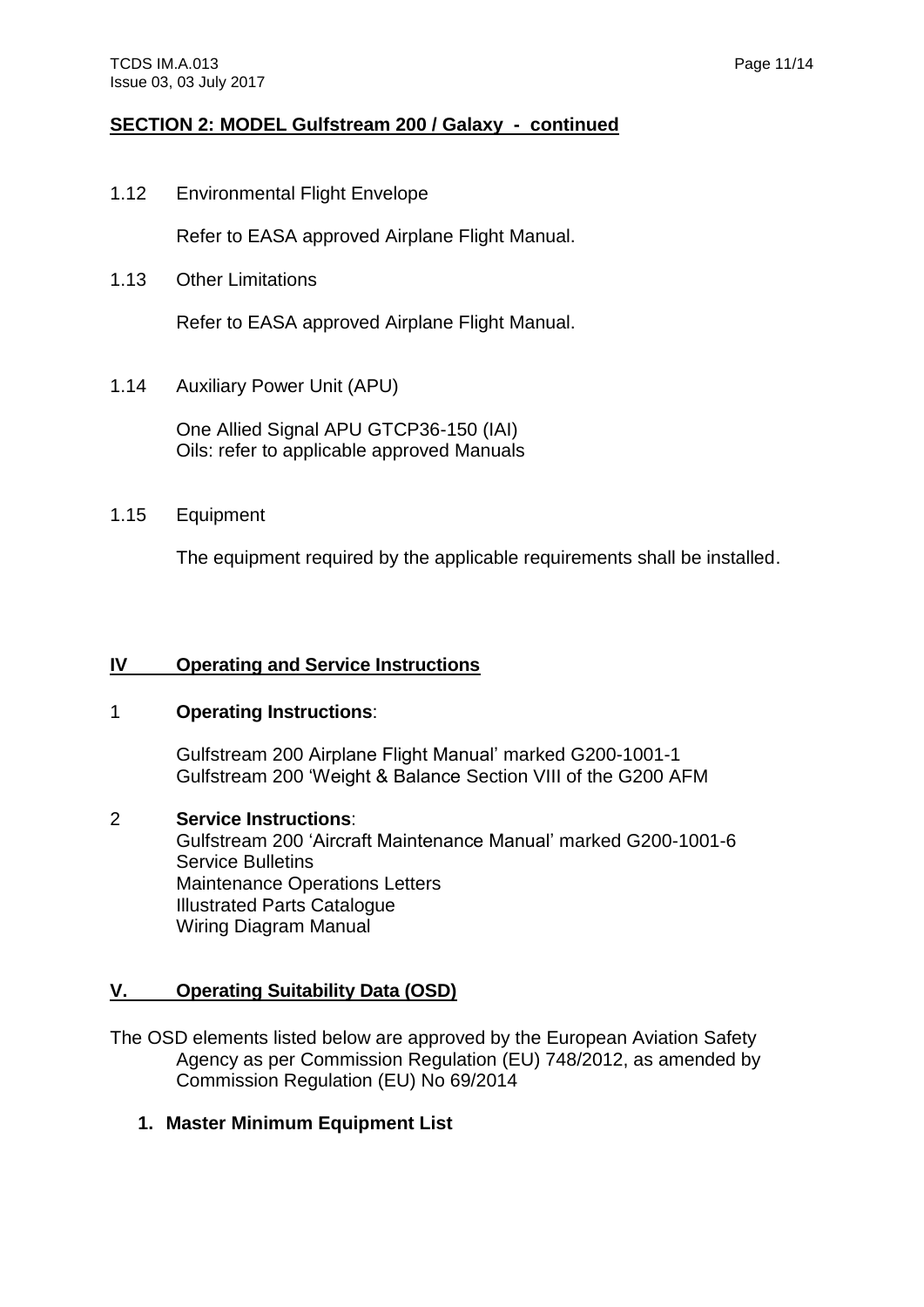The MMEL is defined in G200 EASA MMEL Rev.1 dated 12/10/2015 or later approved revisions

## **2. Flight Crew Data**

The Flight Crew Data is defined in EASA-OSD-FC-G200-GAC-001, Basic Issue, dated 19 May 2015 or later approved revisions

# **3. Cabin Crew Data (select a. to e. as applicable)**

N/A

## **4. SIM Data**

N/A (not mandatory OSD element)

# **5. Maintenance Certifying Staff Data**

N/A (not mandatory OSD element)

# **6. Other (e.g. EFB, special operations and special equipment, …)**

N/A (not mandatory OSD element)

## <span id="page-11-0"></span>**VI Notes**

#### **Note 1**

The "Gulfstream 200" airplane, as defined in this document, has gone through a name change in the past. The model designation compiles of the following two definitions:

a. Model GALAXY, CAAI Approved December 16, 1998.

Serial Numbers: S/N 004 through 056.

b. Model GULFSTREAM 200, CAAI Approved January 16, 2002.

Serial Numbers: S/N 057 and Subsequent.

The Model GALP GULFSTREAM 200 is identical to the IAI Model GALAXY except for the model designation. The only difference is the model designation (name) used on the data plate and associated manuals (MOD 7231).

GALAXY aircraft S/Ns 004 through 56 may elect to adopt the Gulfstream 200 name by compliance with Service Bulletin 200-11-112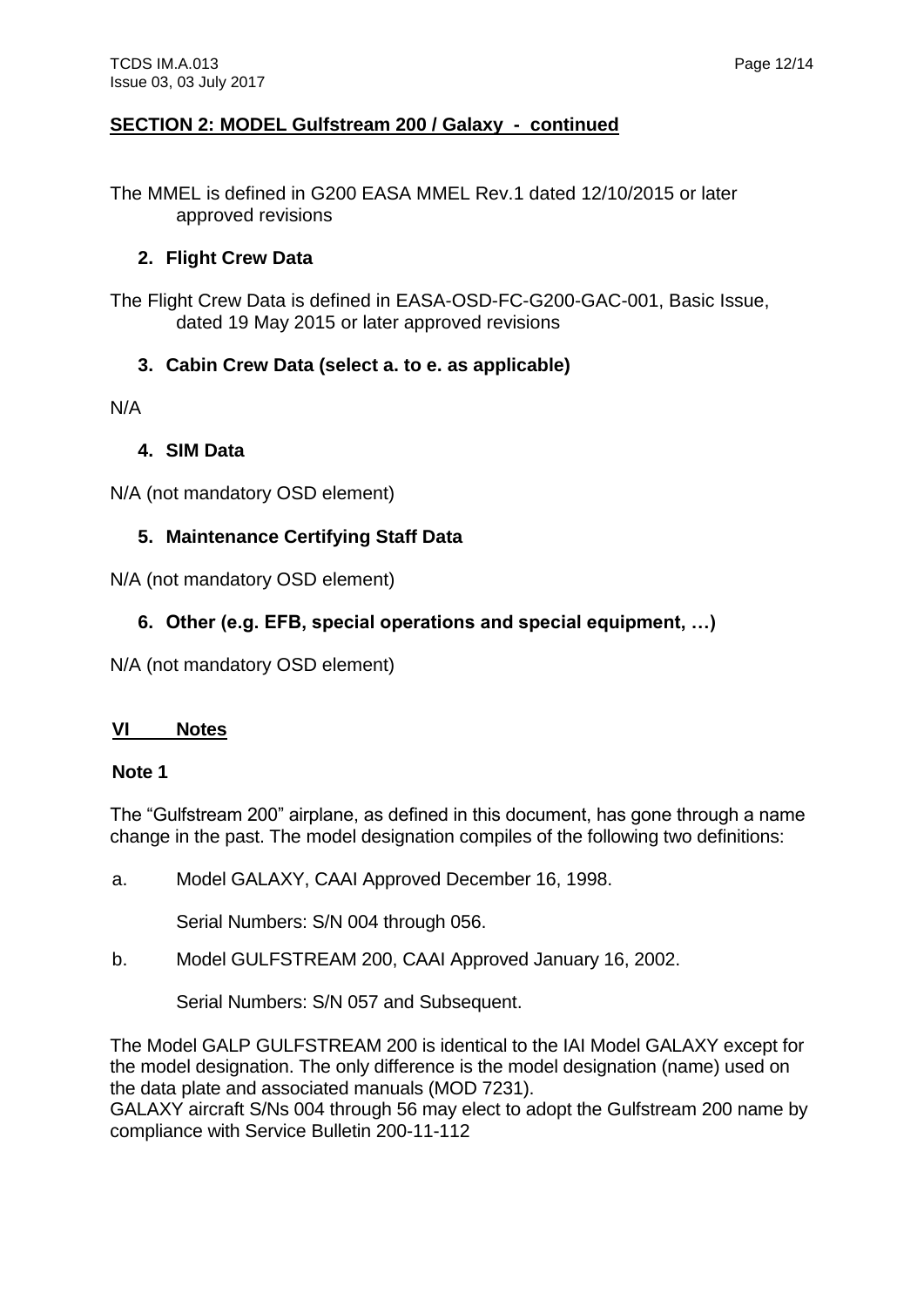- c. **Israel Aircraft Industries** LTD. (IAI) located at Ben Gurion International Airport 70100, Israel, manufactured the Model aircraft listed in this Type Certificate Data Sheet for **serial number 004 to 056.**
- d. **Israel Aircraft Industries** LTD. (IAI) located at Ben Gurion International Airport 70100, Israel, is licensed by Gulfstream Aerospace LP to manufacture and obtain Airworthiness Certificates for the Model aircraft listed in this Type Certificate Data Sheet for **serial number 057 to 151.**
- e. **Israel Aerospace Industries** LTD. (IAI) located at Ben Gurion International Airport 70100, Israel, is licensed by Gulfstream Aerospace LP to manufacture and obtain Airworthiness Certificates for the Model aircraft listed in this Type Certificate Data Sheet for **serial number 152 and subsequent**.

## **Note 2:**

For equipment eligible for installation refer to Report 4AS034/980439, latest revision, titled "Master Equipment List - Gulfstream 200", and Report 4AS090/011150, latest revision, titled "G200 Type Design Report".

#### **Note 3:**

This aircraft is certificated without a furnished interior, i.e. in a "Green Aircraft" configuration.

The Aircraft is eligible for carriage of up to 19 passengers provided approved seating arrangement and related required passenger provisions are incorporated in accordance with the EASA Certification Basis.

Cabin interior installations must be in accordance with IAI G200 Report "4AS /000/041302 titled "G200 Outfitter Specification for the Green Aircraft Completion Center".

#### **Note 4:**

EASA Certification is restricted to Aircraft incorporating MOD 7166 or MOD 7166 plus MOD G2-10082 [Reference: Build Standard Definition Document 4AS000/040650, Revision 1, 2004].

#### **Note 5:**

All required placards listed in the Limitations Section of the approved EASA Airplane Flight Manual must be installed in the appropriate locations in the airplane.